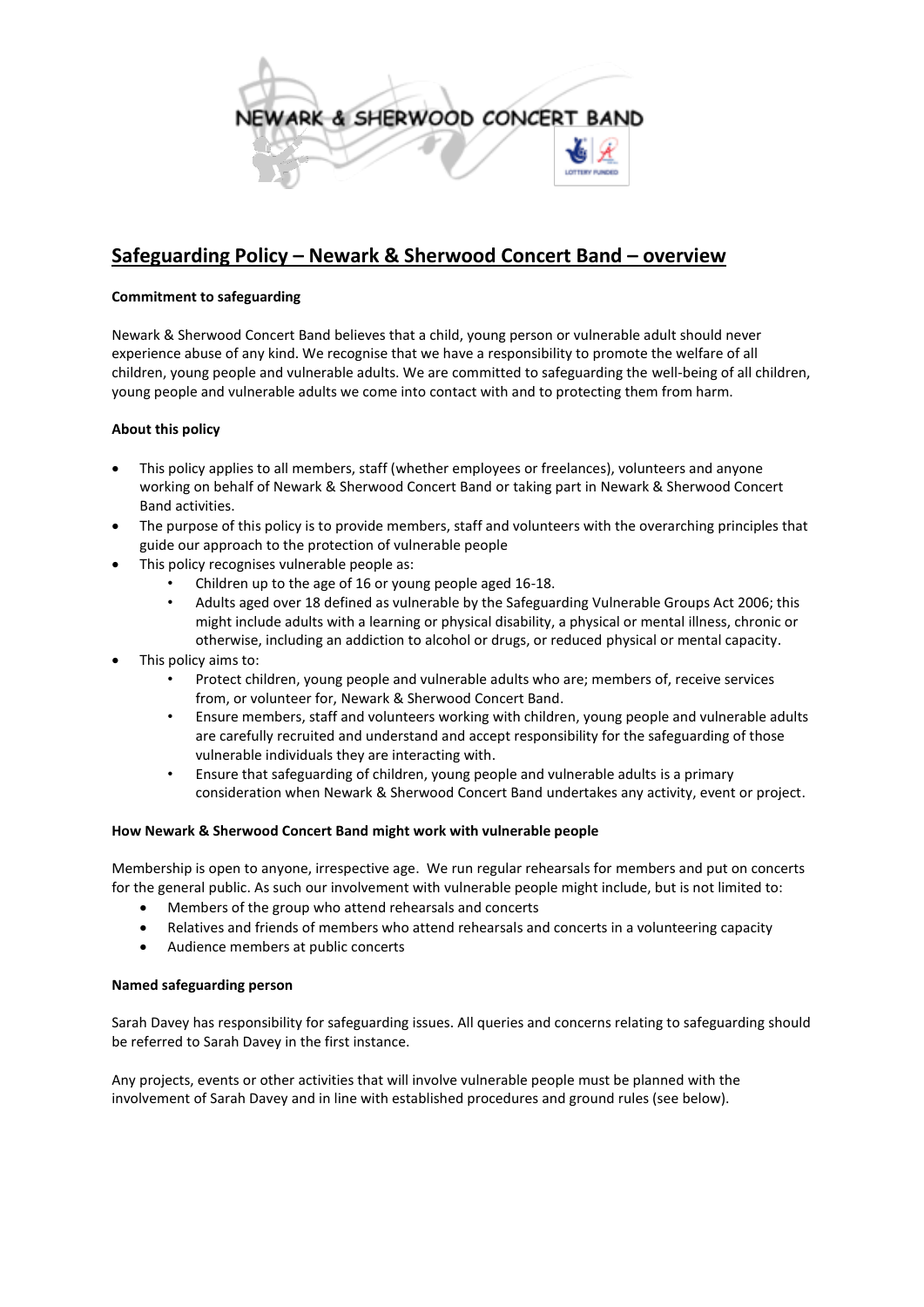#### **Procedures and ground rules**

A further document – 'Ground rules, ways of working and procedures' is available and forms part of this policy.

#### **Policy review**

This policy will be reviewed and amended (if necessary) on an annual basis by the management committee. It will also be reviewed in response to changes in relevant legislation, good practice, or in response to an identified failing in its effectiveness.

January 2019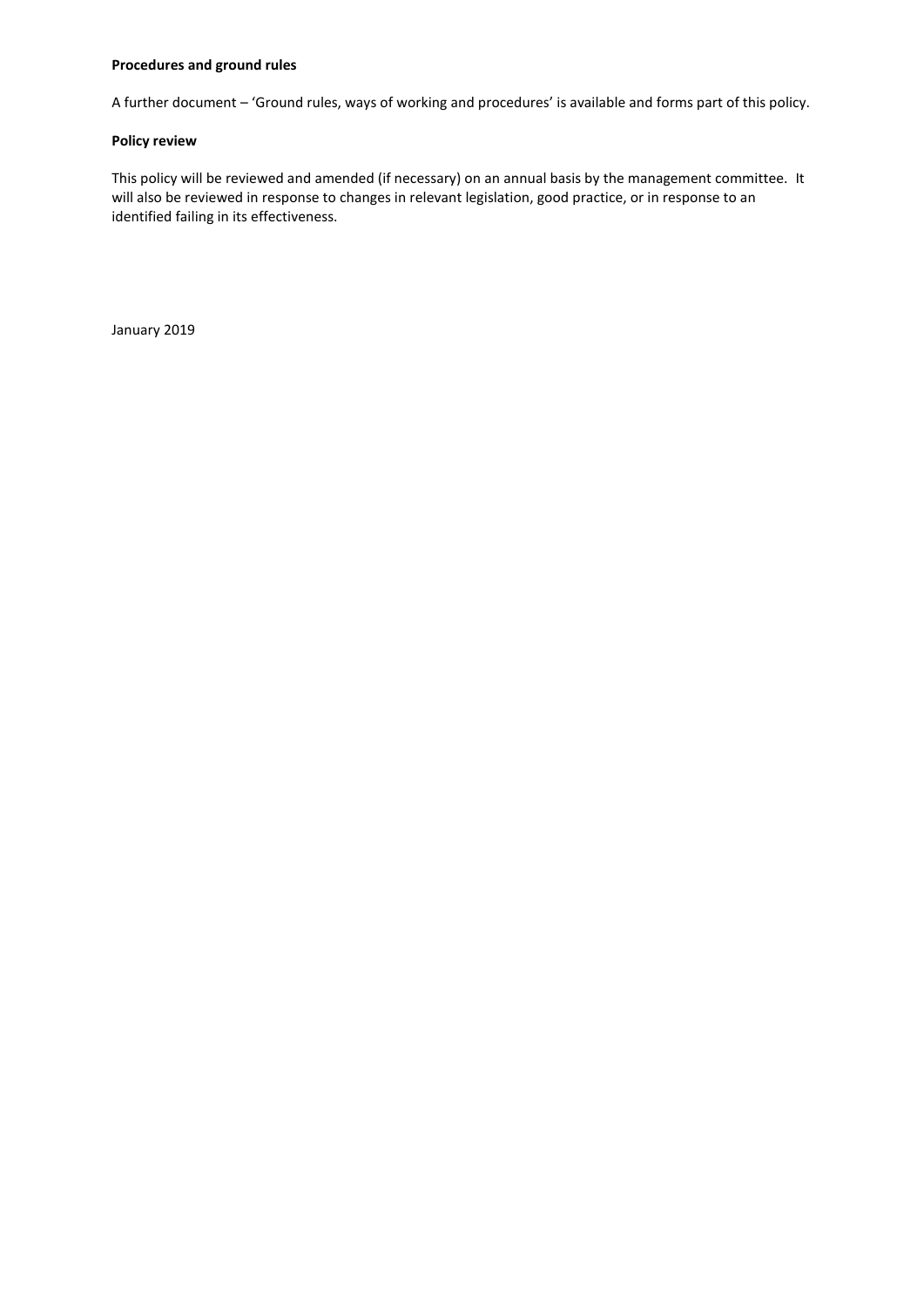# **Safeguarding policy – Newark & Sherwood Concert Band - Ground rules, ways of working and procedures**

This document forms part of the Newark & Sherwood Concert Band Safeguarding Policy

- The policy applies to all members, staff (whether employees or freelancers), volunteers and anyone working on behalf of Newark & Sherwood Concert Band or taking part in Newark & Sherwood Concert Band activities.
- The policies purpose of this policy is to provide members staff and volunteers with the overarching principles that guide our approach to the protection of vulnerable people.
- This policy recognises vulnerable people as:
	- o Children up to the age of 16 or young people aged 16-18.
	- o Adults aged over 18 defined as vulnerable by the Safeguarding Vulnerable Groups Act 2006; this might include adults with a learning or physical disability, a physical or mental illness, chronic or otherwise, including an addiction to alcohol or drugs, or reduced physical or mental capacity.

This document includes:

- Recruitment practices around safeguarding
- Ground rules and ways for working regarding safeguarding of vulnerable people
- Procedures for raising safeguarding concerns and incidents of abuse
- Procedures for dealing with concerns and incident of abuse

#### **Recruitment practices around safeguarding**

If an existing or potential new member, staff member or volunteer will be working with vulnerable people as part of the Newark & Sherwood Concert Band activities the appropriate level of DBS will be requested before that work is undertaken.

The level of DBS check required will be decided by the committee and in line with DBS rules regarding regulated activity. The results of any check to inform a decision will be used confidentially and in line with the Newark & Sherwood Concert Band equal opportunities policy.

#### **Ground rules and ways for working regarding safeguarding of vulnerable people**

When Newark & Sherwood Concert Band organises an activity or event where they will be responsible for vulnerable people it will ensure:

- Planning is carried out in line with this policy and procedures.
- The event is attended by an appropriate number of DBS checked adults this will be a minimum of one but more when practically possible.
- Where practically possible the total number of adults in attendance (not necessarily DBS checked) compared with the total number of children will be in line with the ratio table below - as per Ofsted recommendations.
- There is a main contact for safeguarding on the day this will be an individual who has been DBS checked.
- The main contact has access to emergency contact details and other relevant details (e.g. information about picking up arrangements for vulnerable people).
- That if vulnerable people of different gender will be taking part in activities adults of different gender will be in attendance too.
- A vulnerable person is not be left alone with an adult, unless that adult is DBS checked and carrying out regulated activity.
- Two adults (one DBS checked) should be the last to leave a venue once the activity has finished and will be responsible for ensuring vulnerable people get home safely.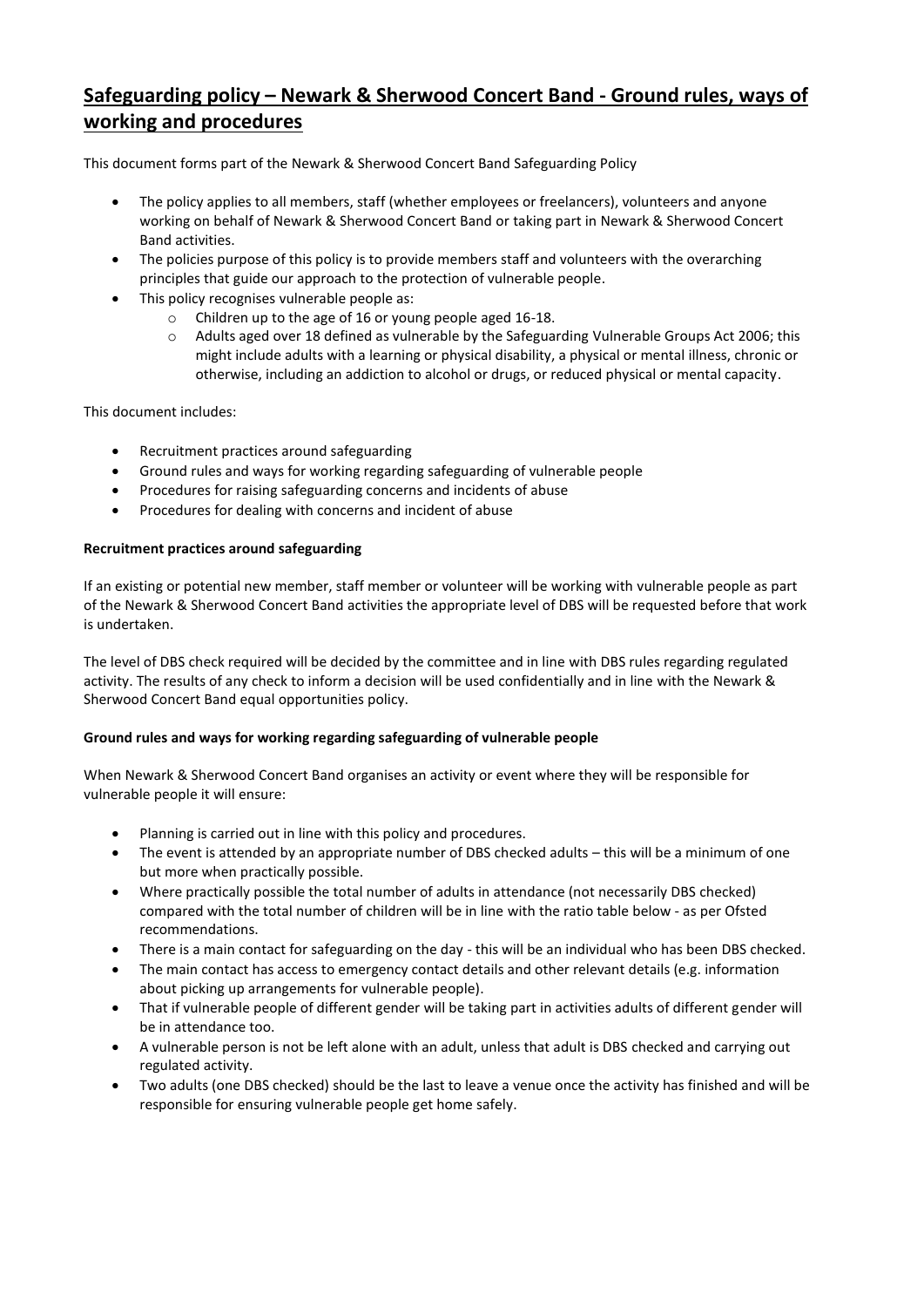#### *Child to adult ratio table*

| Child's age | Number of adults | Number of children |
|-------------|------------------|--------------------|
| $0 - 2$     |                  |                    |
| $2 - 3$     |                  |                    |
| $4 - 8$     |                  |                    |
| $9 - 12$    |                  |                    |
| $12 - 18$   |                  | 10                 |

## **Working with parents/guardians**

If a vulnerable person wishes to take part in Newark & Sherwood Concert Band activities written permission (email is acceptable) should be obtained from parents/guardians where appropriate, and before the activity takes place. Written permission should include: emergency contact details of any relevant pick-up arrangements – including permission for another adult to pick up the vulnerable person after the activity has finished

# **Procedures for raising safeguarding concerns and incidents of abuse**

- If any member, staff or volunteer in Newark & Sherwood Concert Band witnesses, suspects or is informed of a witnessed or suspected case of abuse they should immediately report it to the named Safeguarding Officer, Sarah Davey.
- If the named person is not available, or is involved in or connected to, the abuse, it should be reported to the group chair, Kate O'Donnell or a DBS checked adult: Sarah Davey.
- If an individual wishes to report an incident of abuse against themselves they should report it to the named Safeguarding Officer or an individual they trust.

# **Procedures for dealing with concerns and incidents of abuse**

The Named person (or person reported in their absence) will first make a decision based on the immediacy of the concern and the following two factors:

- 1. If the vulnerable person is in immediate danger or needs emergency medical attention call the police and/or ambulance service.
- 2. If the person at the centre of the allegation is working with vulnerable persons at the current time remove them, in a sensitive manner, from direct contact with vulnerable people and follow the procedures below.

If none of the above applies the named person will:

- Make a note of the concerns reported to them.
- Speak with committee members to decide how to handle the reported abuse. Excluding any committee members who of involved in the incident.
- Escalate the report by either:
	- o Raising concerns with the police for serious or possible criminal offences.
	- o Requesting an assessment by the local authority social care department about whether a vulnerable person is in need of protection.
	- $\circ$  An internal investigation for less serious incidents where they feel internal mediation will be successful.
- Where cases are escalated the committee will co-operate with the police or local authority in dealing with the reported incident.
	- Where an internal investigation takes place the committee will:
		- o Inform all parties involved of the reported abuse as soon as possible.
		- o Inform the family/guardians of the person reported as being been abused of the incident.
		- o Arrange separate meetings with both parties within 10 days of the reported incident. A joint meeting may be arranged if appropriate.
			- Both parties should be given the change to bring a friend or representative to the meeting.
			- Meetings will be attended by the named safeguarding officer and at least one other committee member.